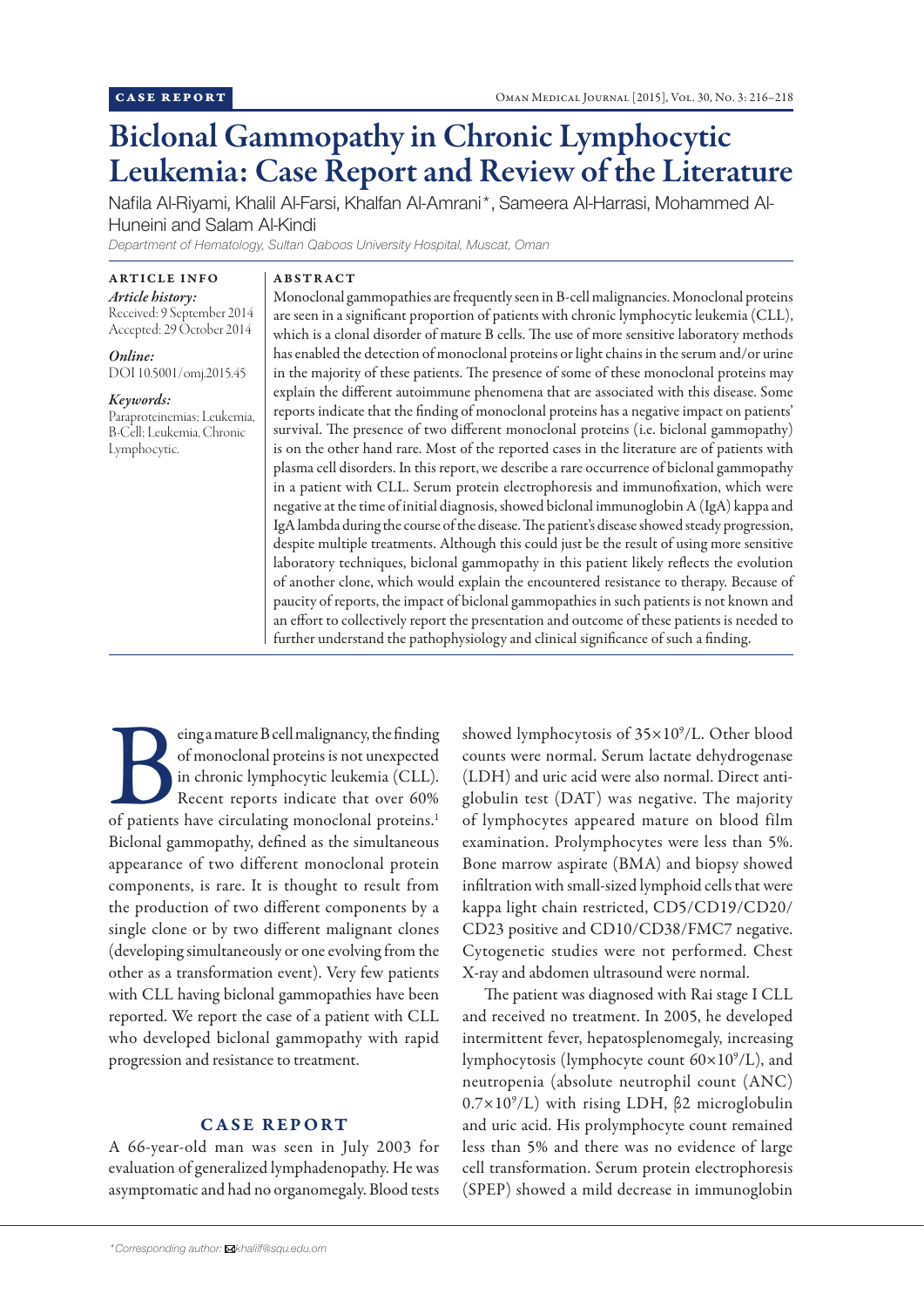

Figure 1: Serum protein electro-phoresis (SPEP). (a) Normal control band and (b) patient's serum showing a sharp band in the mid gamma region.

(Ig) M  $(0.32g/L;$  reference range  $0.46-3.04$ ) with no monoclonal band. He was treated with fludarabine and cyclophosphamide (FC). His counts normalized and he had complete regression of the lymphadenopathy and hepatosplenomegaly. However, after the fourth cycle he developed prolonged cytopenia and treatment was withheld.

He remained well until 2008, when he started to have increasing lymphadenopathy and lymphocytosis. At this time, SPEP and immunofixation showed two monocloncal bands: an IgA lambda (in the beta region) and an IgA kappa (in the gamma region) with a total IgA of 5.12g/L, IgM of 0.18g/dL and IgG of 9.6g/L [Figures 1 and 2]. The IgA kappa band in the mid gamma region was quantified as 5.2g/L. The IgA lambda band could not be quantified as it was buried in the beta region with other non-monoclonal proteins.

He was treated with chlorambucil and remained stable until February 2010 when he developed a chest infection and was found to have a lymphocyte count of 236×109 /L, ANC of 0.9×109 /L, hemoglobin 6g/ dL (DAT negative), and platelets of  $71\times10^9$ /L. He had generalized lymphadenopathy and splenomegaly. BMA with repeat flowcytometry showed CD5/ CD19/CD20/CD22/CD23/FMC7 positive, kappa light chain restricted lymphoid cells. Zapp 70 and CD38 were both negative. Cyclin D1 was



Figure 2: Patient's serum protein immunofixation electrophoresis. Serum protein immunofixation shows two discrete IgA bands: an IgA lambda band in the beta region and an IgA kappa band in the mid-gamma region i.e. biclonal gammopathy. Key: G: IgG, A: IgA, M: IgM, K: kappa light chain, L: lambda light chain.

negative and cytogenetic studies were unremarkable. Translocation of  $t(11;14)$  was not demonstrated.

He received fludarabine, cyclophosphamide and rituximab (FCR), which was complicated by febrile neutropenia and hepatitis B reactivation (which was successfully treated with entecavir). He then developed progressive lymphocytosis with evidence of bone marrow failure and enlarging lymph nodes. He received alemtuzumab but developed repeated infections and finally succumbed to multi-drug resistant acinetobacter sepsis with multiple organ failure in the setting of active disease. He did not have any other clinical, radiological, or laboratory findings to suggest concomitant multiple myeloma or other lymphoproliferative disorders.

## DISCUSSION

Besides hypogammaglobulinemia<sup>2</sup> and the polyreactive autoantibodies,<sup>3</sup> patients with CLL have been shown to have monoclonal proteins. These can even precede the diagnosis of CLL.<sup>4</sup> It is estimated that between 60% to 80% have a demonstrable monoclonal proteins in their serum.<sup>1,5</sup> In addition, over 60% of patients have monoclonal proteins in